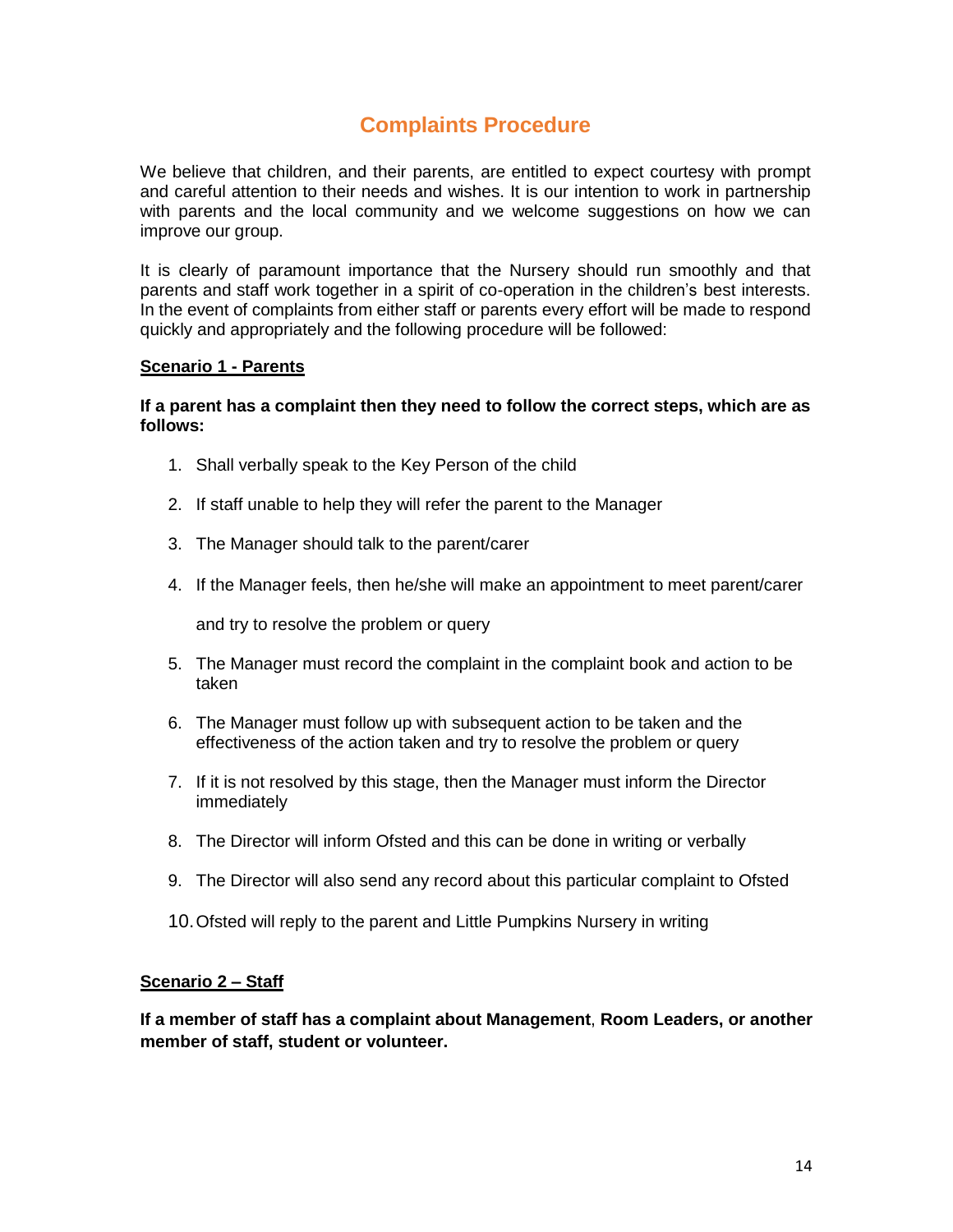# **Management:**

- 1. The complaint about the Management should be done in writing to the Director and reply will be given after the Director investigates the matter within 1 week of the complaint
- 2. If the complaint is about the Director make an appointment with the Director and try to solve the problem
- 3. If the staff is not happy with the outcome they can write to the Director and a reply will be given within I week of the complaint
- 4. If the complaint is about the Manager or Room Leaders, the staff must phone the Head Office and talk to the Director
- 5. Staff must also write to the Director and an investigation will be done and Little Pumpkins disciplinary procedure will be followed

## **Staff:**

- 1. If the complaint is about another member of staff, the Manager must be notified
- 2. If it is a Child Protection issue, then the Child Protection Procedure should be followed
- 3. Manager must talk to both parties and try to solve the matter verbally
- 4. The Manager must talk to staff separately and then together
- 5. If the matter is minor, then the Manager should resolve it
- 6. However, if two staff have been behaving badly in front of the children (client) or parents (customer) for example: screaming, fighting, shouting at each other, using abusive language (this list is not exhaustive) then they must be brought to the manager's office and talked separately and given verbal warning. The Director should be informed
- 7. The Manager should then try to talk to them together and make them understand how important it is for us to behave properly in front of the children and parents. We are the role models
- 8. If this does not help and it continues to happen then the disciplinary procedure should be followed up to level 1
- 9. The Director should proceed with Level 2 onwards of disciplinary procedure

## **SCENARIO 3 - Public**

## **If a member of the public has a complaint about the Nursery or a member of staff.**

1. The complaint should be registered in the complaint book and should be notified